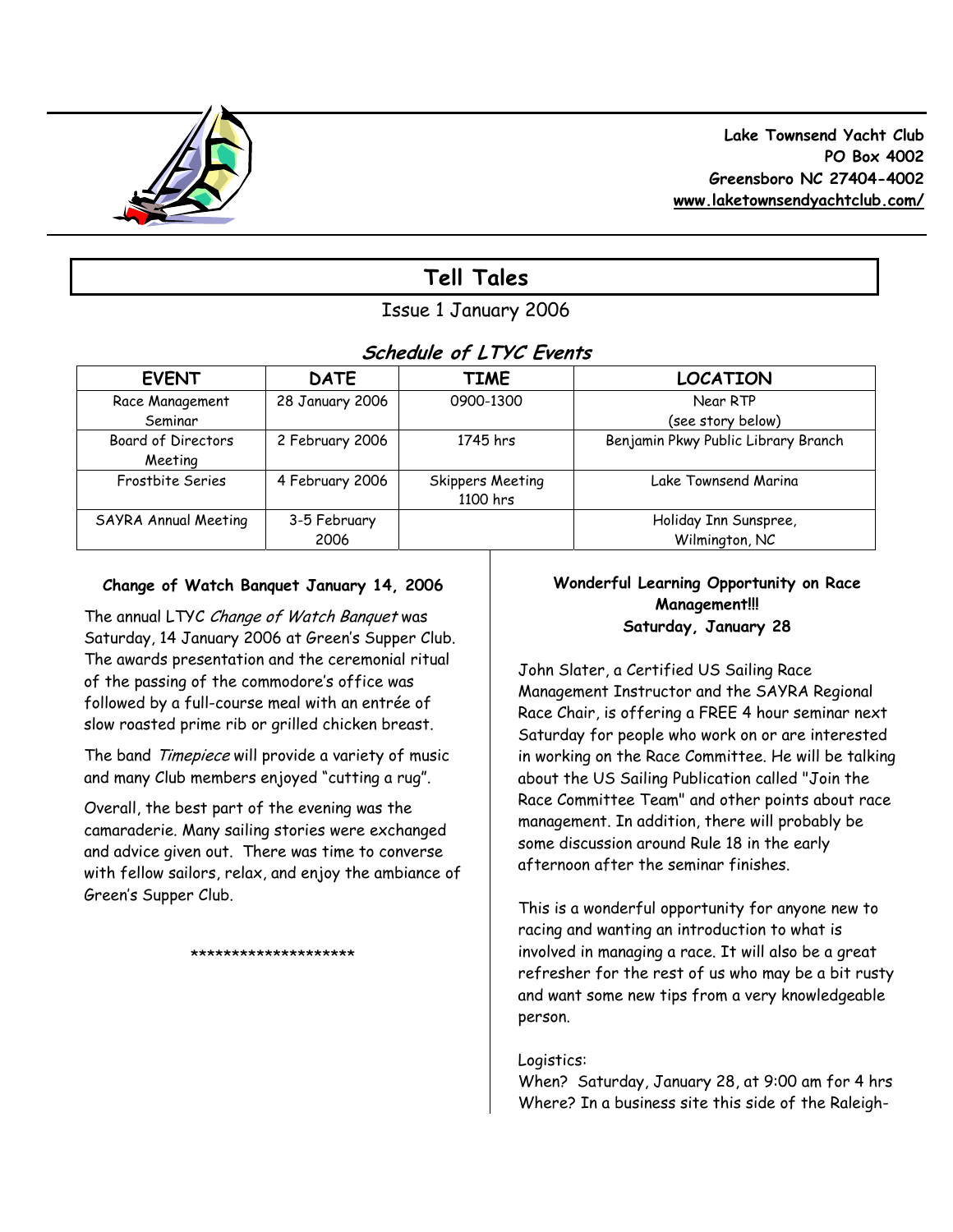Durham Airport, off 40 East Cost? Free for the seminar. Small amount to cover lunch which will be brought in. What to do if you are interested? Please let Esther Khoury know by Monday January 23 either through e-mail (estherkhoury@hotmail.com) or phone (379- 0788). Joleen needs to have a final head count by Wednesday. Once I have confirmed space, I will get back to you with directions and all the other details.

Don't miss this great opportunity.

# \*\*\*\*\*\*\*\*\*\*\*\*\*\*\*\*\*\*\*\*\*\*\*

#### **Second Frostbite Regatta in the Books**

The second Saturday of the LTYC 2006 Frostbite Series started as a calm 26-degree day with bright sunshine and three racers braving the icy waters. Just before the skipper's meeting began at 1100 hours, a breeze from the southwest started and as the committee boats took to the water, a consistent 5-7 knot wind was blowing from 240 degrees. Esther Khoury, the PRO, set a windwardleeward course and got the first race started without delay. Eric Rasmussen in his Tanzer crossed the finish line behind the Flying Scots, but based on handicap scoring won the race.

 The second race was promptly started and provided the sailors with some exercise and a bit of practice sailing in a freshening breeze that ranged from 9 to 16 knots. With the cold air blowing over the cold water, the wind chill was about 35 degrees!. Once again Eric finished first based on corrected time on this two-lap windward-leeward course.

 I would like to offer a special thanks to Joleen Rasmussen for volunteering to serve on race committee and help us improve our race management skills. Her coaching was really appreciated as she helped Esther get ready for her year as vice commodore in charge of racing. In addition to thanking all who served on race committee during the past year, I'd like to express my gratitude to Tom Clark for serving as safety boat captain for most of the race weekends this year.

# **South Atlantic Yacht Racing Association Annual Meeting, February 3-5**

The South Atlantic Yacht Racing Association (SAYRA) will have its annual meeting the weekend of 3 – 5 February 2006, at Wrightsville Beach, NC, with Carolina Yacht Club as the host. All Lake Townsend Yacht Club members are invited. The registration form and schedule are posted on the SAYRA website at www.sayra-sailing.com . Of particular interest is the race management seminar on Friday from 2:00 – 4:00 pm, followed by a racing tactics and strategy session from 5:00 – 6:30 pm by David Dellenbaugh who was the tactician and starting helmsman for one of the America's Cup boats.

The SAYRA meeting is a good place to meet members of other clubs and learn what they are doing, and get ideas that will benefit our club.

# **Go to the SAYRA website to learn more. www.sayra-sailing.org**

**US Sailing Web Site: www.ussailing.org** 

#### **Learn To Sail**

The new year has begun and Summer Sailing is right around the corner. Lake Townsend Yacht Club has began making preparations for the 2006 " Learn to Sail Classes ". We need instructors and assistants to make this year a success. If you are interested in participating please contact Randy Crum at rbc@triad.rr.com.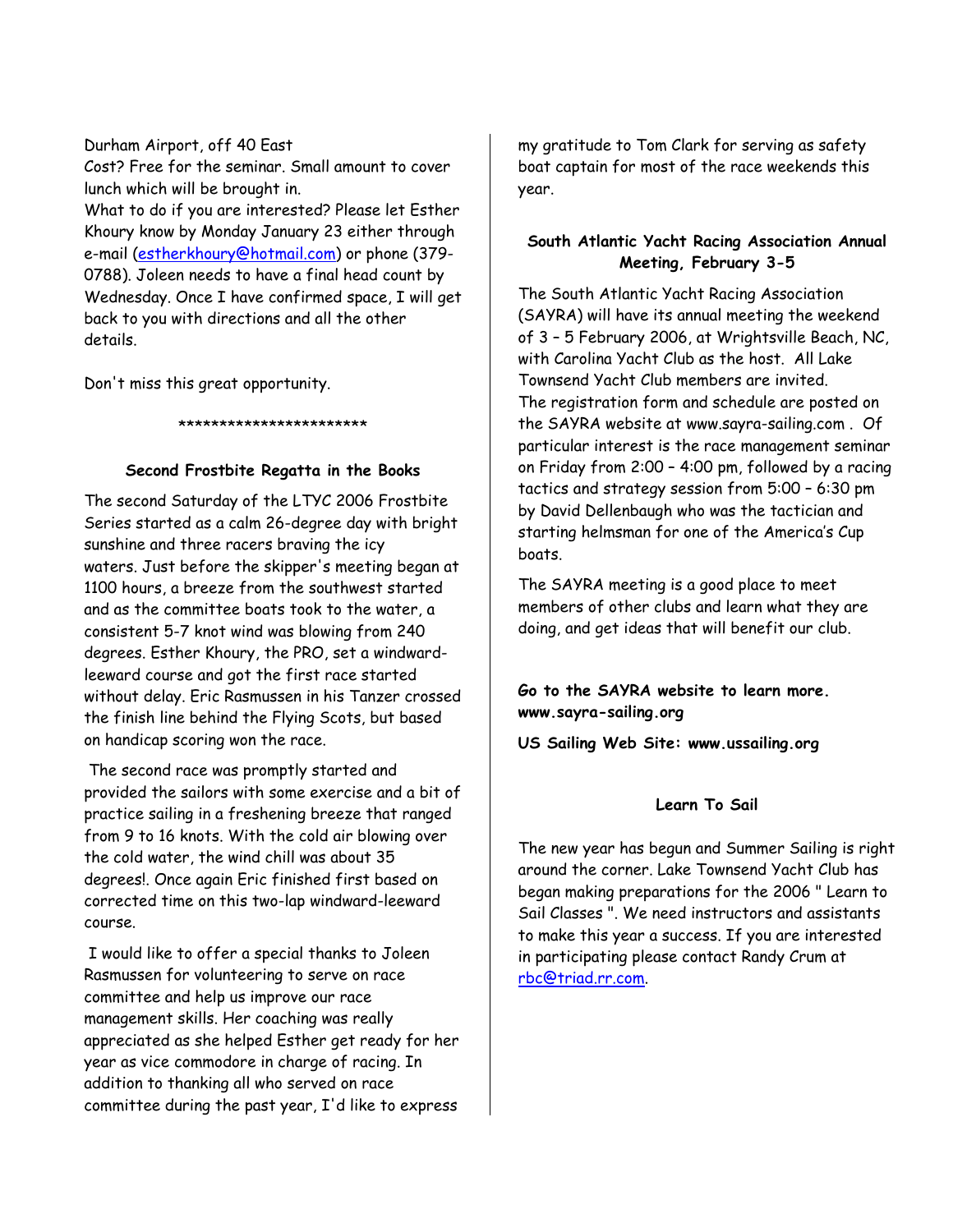## **Trophies Presented at the Change of Watch Banquet**

#### Frostbite Race Series 2004-2005

1<sup>st</sup> Place: Starling Gunn, Flying Scot 2<sup>nd</sup> Place: David Young, Flying Scot 3<sup>rd</sup> Place: John Hemphill, Flying Scot 4th Place: Eric Rasmussen, Tanzer

#### Saturday Summer Race Series 2005

Flying Scots 1st Place: David Young 2nd Place: Bob Moates Isotopes 1 st Place: Alan Wolf 2nd Place: Eric Rasmussen Green Fleet 1 st Place: Herb Bodman, Tanzer 2<sup>nd</sup> Place: Ken Warren, Lightning 3<sup>rd</sup> Place: Robert Gates, MC Scow White Fleet 1<sup>st</sup> Place: Bill Snider, Kite

Sunday Summer Race Series 2005 Flying Scots 1st Place: David Young 2nd Place: John Russell **Isotopes** 1<sup>st</sup> Place: Eric Rasmussen 2nd Place: Joleen Rasmussen Green Fleet 1<sup>st</sup> Place: Ken Warren, Lightning 2<sup>nd</sup> Place: Herb Bodman, Tanzer

### **Lake Townsend Yacht Club Help Lines**

 **Ljohnson12@triad.rr.com**

 **EstherKhoury@hotmail.com**

 **336 379-0310 R** 

 **rbc@triad.rr.com**

**336 629-2750 R gbageant@hotmail.com**

 **336 282-8367 R arhawkes@earthlink.net**

**lesliej@leaders.ccl.org** 

**hemphillj@gborocollege.edu**

**336 644-7207 R lesliep@gborocollege.edu** 

**336 282-7773 R David.Duff@analog.com** 

 **336 908-3952** 

**336 643-1730 R wgrossie@infionline.net** 

**Commodore Lewis Johnson (Vice Commodore) 336-656-4971 R** 

**Races/Property: Esther Khoury** 

**Education: Randy Crum (Rear Commodore) 336 375-6465 R** 

**Cruising: George Bageant** 

**Membership: Alan Hawkes** 

**Publicity/History: Jean Leslie (Secertary) 336 644-7207 R** 

**Social: Paul Leslie** 

**Finance: John Hemphill (Treasurer) 336 632-0864 R** 

**Junior Sailing: David Duff** 

**Mayor's Cup Regatta: Valerie Nieman** 

**Newsletter/Directory: Bill Grossie** 

**Nominating:** Rudy Cordon **336-540-8848 Rudycordon@hotmail.com**

 **valerienieman@yahoo.com**

**Webmaster: Steve Raper Steve.raper@greensboro-nc.gov**